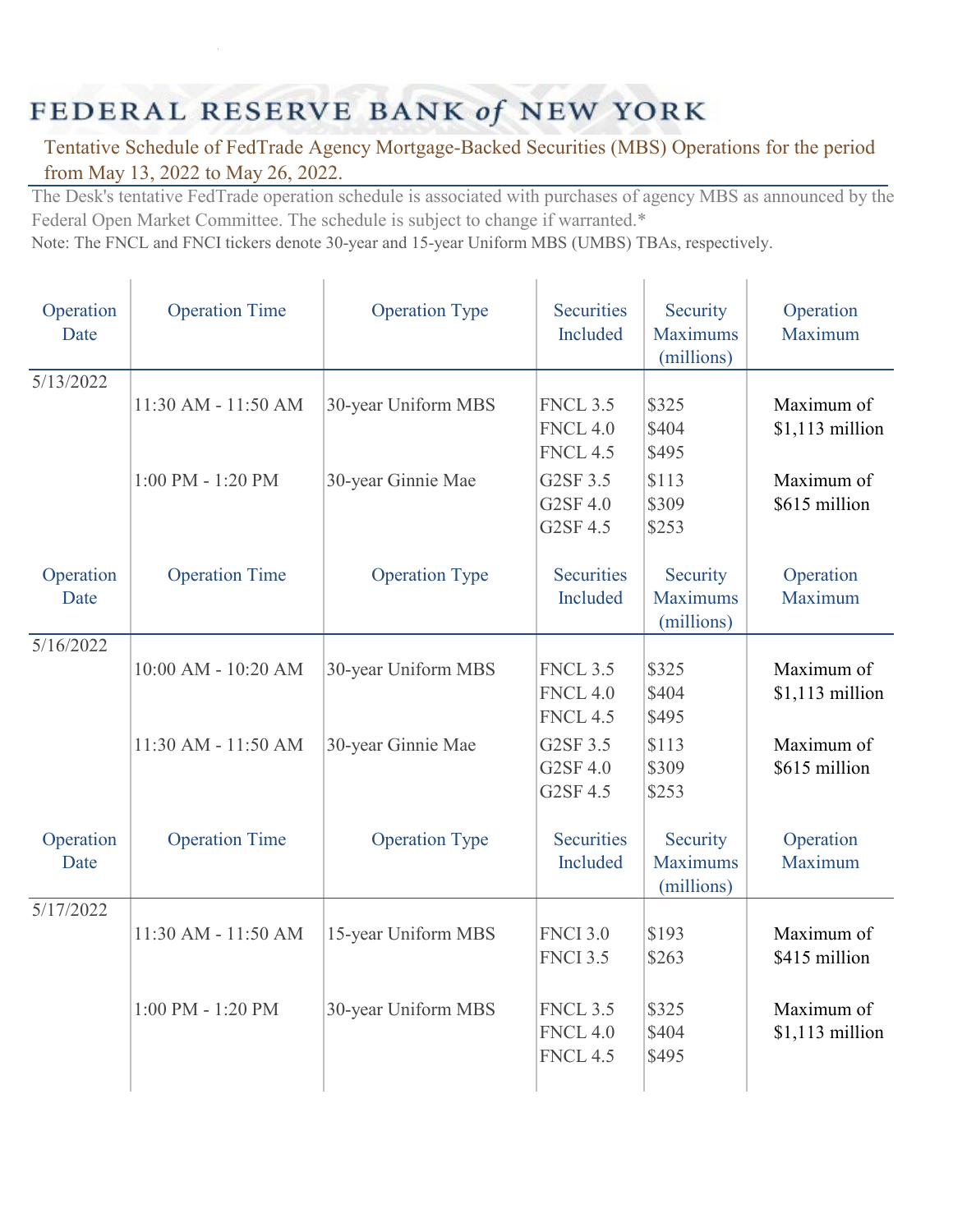| Operation<br>Date | <b>Operation Time</b> | <b>Operation Type</b> | <b>Securities</b><br>Included                         | Security<br><b>Maximums</b><br>(millions) | Operation<br>Maximum           |
|-------------------|-----------------------|-----------------------|-------------------------------------------------------|-------------------------------------------|--------------------------------|
| 5/18/2022         | 10:00 AM - 10:20 AM   | 30-year Uniform MBS   | <b>FNCL 3.5</b><br><b>FNCL 4.0</b><br><b>FNCL 4.5</b> | \$325<br>\$404<br>\$495                   | Maximum of<br>$$1,113$ million |
|                   | 11:30 AM - 11:50 AM   | 30-year Ginnie Mae    | G2SF 3.5<br>G2SF 4.0<br>G2SF 4.5                      | \$113<br>\$309<br>\$253                   | Maximum of<br>\$615 million    |
| Operation<br>Date | <b>Operation Time</b> | <b>Operation Type</b> | <b>Securities</b><br>Included                         | Security<br><b>Maximums</b><br>(millions) | Operation<br>Maximum           |
| 5/19/2022         | 10:00 AM - 10:20 AM   | 15-year Uniform MBS   | <b>FNCI 3.0</b><br><b>FNCI 3.5</b>                    | \$193<br>\$263                            | Maximum of<br>\$415 million    |
|                   | 11:30 AM - 11:50 AM   | 30-year Uniform MBS   | <b>FNCL 3.5</b><br><b>FNCL 4.0</b><br><b>FNCL 4.5</b> | \$325<br>\$404<br>\$495                   | Maximum of<br>$$1,113$ million |
| Operation<br>Date | <b>Operation Time</b> | <b>Operation Type</b> | <b>Securities</b><br>Included                         | Security<br><b>Maximums</b><br>(millions) | Operation<br>Maximum           |
| 5/20/2022         | 10:00 AM - 10:20 AM   | 30-year Uniform MBS   | <b>FNCL 3.5</b><br><b>FNCL 4.0</b><br><b>FNCL 4.5</b> | \$325<br>\$404<br>\$495                   | Maximum of<br>$$1,113$ million |
|                   | 11:30 AM - 11:50 AM   | 30-year Ginnie Mae    | G2SF 3.5<br>G2SF 4.0<br>G2SF 4.5                      | \$113<br>\$309<br>\$253                   | Maximum of<br>\$615 million    |
| Operation<br>Date | <b>Operation Time</b> | <b>Operation Type</b> | <b>Securities</b><br>Included                         | Security<br><b>Maximums</b><br>(millions) | Operation<br>Maximum           |
| 5/23/2022         | 10:00 AM - 10:20 AM   | 30-year Ginnie Mae    | G2SF 3.5<br>G2SF 4.0<br>G2SF 4.5                      | \$113<br>\$309<br>\$253                   | Maximum of<br>\$615 million    |
|                   | 11:30 AM - 11:50 AM   | 30-year Uniform MBS   | <b>FNCL 3.5</b><br><b>FNCL 4.0</b><br><b>FNCL 4.5</b> | \$325<br>\$404<br>\$495                   | Maximum of<br>$$1,113$ million |